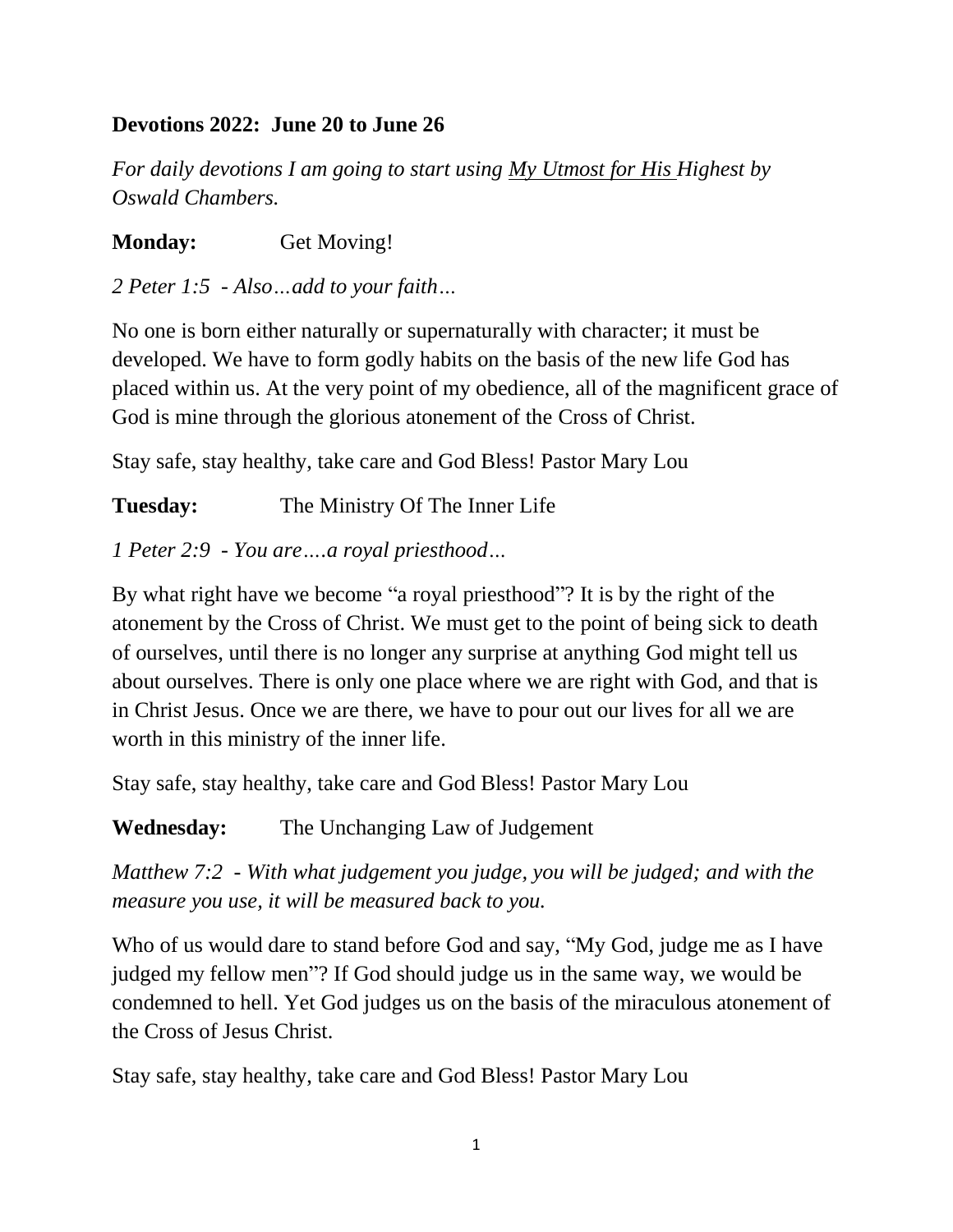# **Thursday:** "Acquainted With Grief"

*Isaiah 53:3 - He is….a Man of sorrows and acquainted with grief.*

If sin rules in me, God's life in me will be killed; if God rules in me, sin in me will be killed. The final culmination of sin was the crucifixion of Jesus Christ, and what was true in the history of God on earth will also be true in your history and in mine; that is, sin will kill the life of God in us. It is the only explanation why Jesus Christ came to earth, and it is the explanation of the grief and sorrow of life.

Stay safe, stay healthy, take care and God Bless! Pastor Mary Lou

## **Friday:** Reconciling Yourself To The Fact Of Sin

### *Luke 22:53 - This is your hour, and the power of darkness.*

Not recognizing sin and refusing to deal with it produces all the disasters in life. Jesus Christ never trusted human nature, yet He was never cynical nor suspicious, because He had absolute trust in what He could do for human nature.

Stay safe, stay healthy, take care and God Bless! Pastor Mary Lou

### **Saturday:** Receiving Yourself In The Fires Of Sorrow

*John 12:27-28 - ….what shall I say? "Father, save Me from this hour"? But for this purpose I came to this hour. Father, glorify Your name.*

As a saint of God, my attitude towards sorrow and difficulty should not be to ask that they be prevented, but to ask that God protect me so that I may remain what He created me to be, in spite of all my fires of sorrow. The only way to find yourself is in the fires of sorrow. If you will receive yourself in the fires of sorrow, God will make you nourishment for other people.

Stay safe, stay healthy, take care and God Bless! Pastor Mary Lou